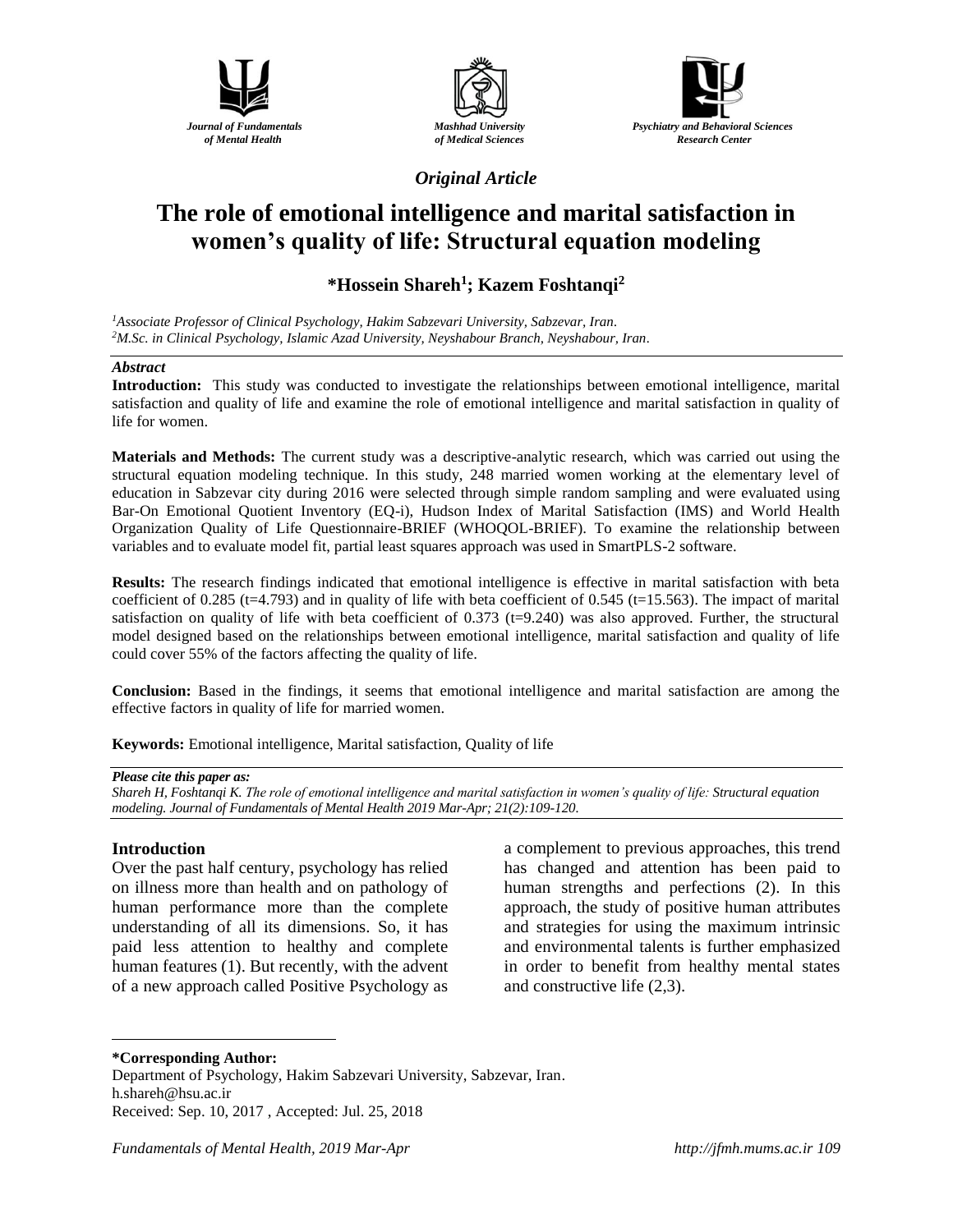The purpose of this approach, in addition to prevention, is to identify and define the concepts that help ensure the health and happiness of individuals. One of these concepts is quality of life and during the last three decades, a great deal of effort has been made to define and measure it objectively (4).

Researchers have investigated the relationship between this construct with age, marital status, educational level, income and occupational status (5,6), living conditions in different regions in terms of the level of social security and the economic and cultural performance of countries (7) and also the level of national welfare (8) and have concluded that the mentioned factors have a significant and interesting effect on quality of life. Review of the texts related to quality of life (9,10) suggests the confirmation of various experts' views on conceptual ambiguity in defining this construct. Each researcher provides a definition of quality of life with regard to the area under study, conditions and characteristics of the research population.

As defined by the World Health Organization, quality of life includes people's perception of their own life situation in the form of culture and values governing the society in line with expectations, standards and personal interests of individuals. According to this comprehensive definition, quality of life is closely related to physical and psychological conditions, personal beliefs, the amount of self-reliance, advancement, social communication and the environment. Indeed, the quality of life of each individual depends on his unique understanding of life and to what extent life is satisfactory despite his relationship with his family, friends and society (11). Previous studies have shown that quality of life is associated with marital satisfaction and emotional intelligence. For example, Van Leeuwen et al. (12) suggested a significant positive correlation between emotional intelligence and quality of life of patients with vestibular schwannoma. In a study conducted by Yoon-Ji and Myunghee (13), the results indicated that there is a positive relationship between marital satisfaction and quality of life. Marital satisfaction results from the compatibility between the expected situation and the existing status of the individual in marital relationships and is, in fact, a positive

and enjoyable attitude taken by couples towards various aspects of their marital relationships (14). According to Larson and Holman study (15), marital satisfaction is predictable with respect to contextual factors (social and cultural), personal behaviors and characteristics of couples and their interactive process.

Marital relationship is a complex relationship that its success is dependent on several factors. Perhaps, it can be stated that the first important component in this relationship is cognition. Cognition is just a belief or thought that, according to the therapist following the rationalemotional and cognitive schools, makes an important effect on our relationships, feelings and internal and external mental processes. Researchers have found that the amount of unrealistic beliefs in marital relationships is a strong predictor of marital distress. Consequently, it is suggested that therapeutic programs for the inefficiency of the relationship should be based on the cognitive reconstruction of spouses (16). The cognitive styles of couples and the stability of marital relationships that are dependent on their cognitive biases affect marital satisfaction (17).

Although marriage and marital relationships are the source of support, intimacy and human pleasure (18), marital satisfaction depends on people's expectations. In the research done by some psychologists, it has been demonstrated that concerning marital satisfaction, the husband and wife's perception of one another's behavior is more important than the behavior itself; that is, the thinking and expectation of a person about an issue is more important than the issue itself (19).

Mayer and Salovey (20) defined emotional intelligence as "the ability to monitor one's own and others' feelings and emotions, to discriminate among them and to use this information to guide one's thinking and actions so as to assist thought, to understand emotions and emotional knowledge, and to reflectively regulate emotions so as to promote emotional and intellectual growth". Bar-On (21) states his idea of "Emotional Quotient" as including the capabilities and skills that influence the individual's ability to effectively deal with the needs of the environment and its pressures. In short, we can say that the level of individuals'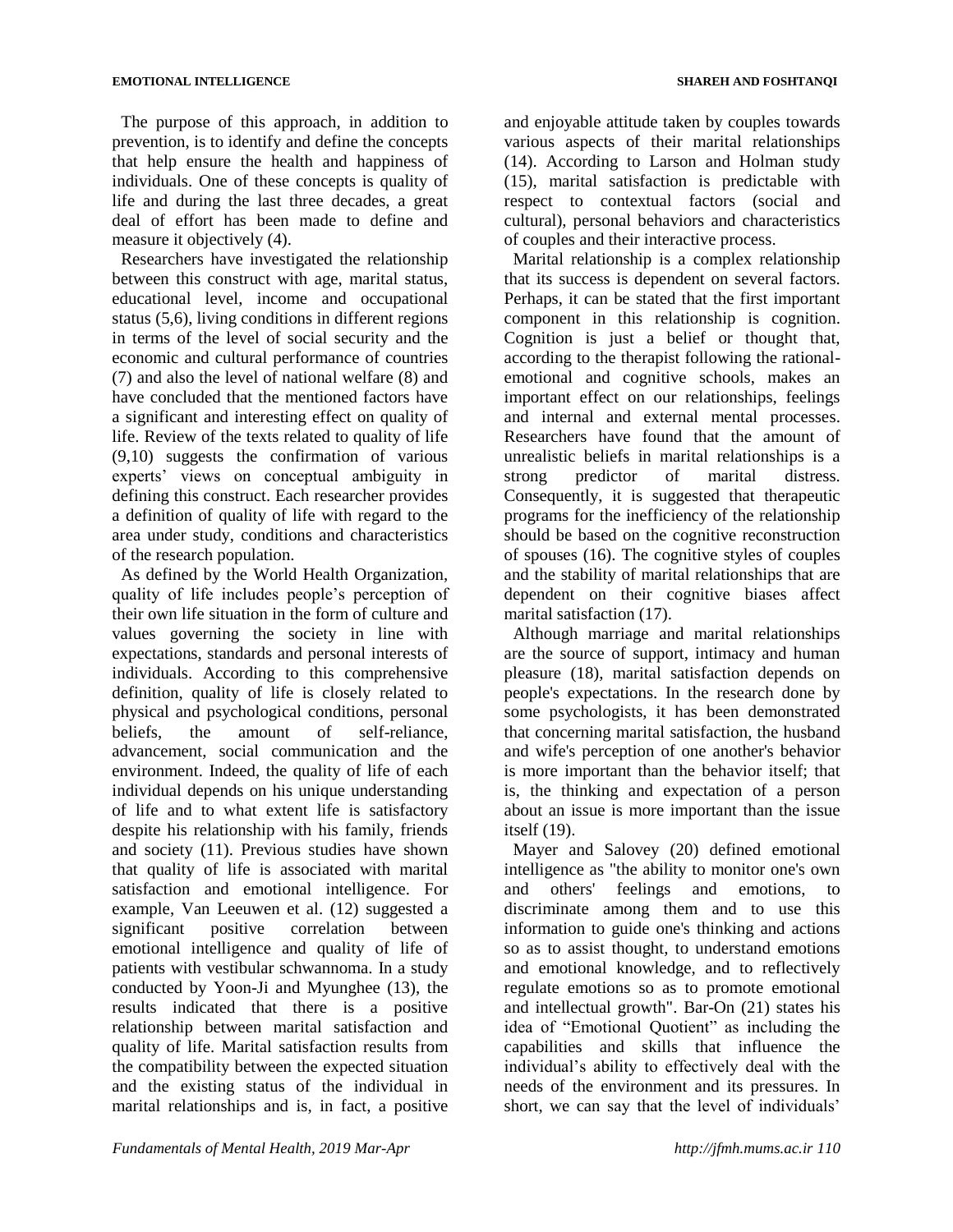"intelligence" does not guarantee their success in the long time and in the entire life, but also another feature is necessary for establishing good human relationships and achieving success in life, which is called "emotional intelligence" (22). Accordingly, today, emotional intelligence has been considered by psychologists as an effective factor in human behavior (23). In general, research evidences indicate a significant positive relationship between emotional intelligence with life satisfaction measurement indicators (24-26), happiness (27), quality of social interactions with friends (28,29), development of a positive relationship with others and satisfaction with this relationship (30), cordiality and empathy with others (31), extroversion and openness to various experiences (32).

Based on the foregoing, the purpose of the present study was to investigate the relationships between emotional intelligence, marital satisfaction and quality of life and evaluate the role of emotional intelligence and marital satisfaction in quality of life in married women working as elementary school teachers in Sabzevar city.

# **Materials and Methods**

This research is a descriptive-analytic study using the structural equation modeling. This approved by the vice chancellor of Hakim Sabzevari University. The research target population encompassed married women working as elementary school teachers in Sabzevar during 2016, amounting to 695 individuals. In this study, the inclusion criteria were as follows: Being female and married, aged 25 to 45 years and working as an elementary school teacher. The exclusion criteria included the following: Being non-native, having a divorce record, educational level lower than a bachelor's degree, a history of substance abuse, having mental disorders or being admitted to a psychiatric hospital (according to the statement of participants). The sample size of the study was 248 people using Krejcie and Morgan table. For sample selection, simple random sampling method was applied so that initially, by referring to the Education Department of Sabzevar and coordinating with the relevant authorities and obtaining consent, a list of all married women

working as elementary teachers was prepared and then, 300 subjects were randomly chosen using a random number table and the questionnaires were distributed among the subjects after explaining the goals of the project and the confidentiality of the information. Considering the inclusion and exclusion criteria and exclusion of incomplete questionnaires, some of them were eliminated and a total of 248 questionnaires which were more complete assessed.

# Research instrument

*A) Bar-On Emotional Quotient Inventory (EQi):* This questionnaire contains 133 items for 15 scales, which was developed by Bar-On in 1997 and was standardized on 3831 people from 6 countries. The results of standardization showed that this questionnaire has a good validity and reliability (21). Emotional Quotient Inventory has five dimensions: Intrapersonal skills, interpersonal skills, stress management, adaptability and general mood. The dimension of intrapersonal skills includes the subscales of emotional awareness, decisiveness, self-respect, self-actualization and independence. The dimension of interpersonal skills consists of the subscales of empathy, social responsibility and interpersonal relationships. The dimension of stress management comprises the subscales of stress tolerance and impulse control. The dimension of adaptability includes the subscales of flexibility, problem-solving and reality testing and the dimension of general mood embraces the subscales of happiness and optimism. The responses to Bar-On Emotional Quotient Inventory have been rated on a 5-point Likert scale (including totally agree, agree, to some extent, disagree and totally disagree). The high mean scores in emotional intelligence represent a person who potentially has effective performance emotionally and socially. On the other hand, low scores indicate the inability to succeed in life and the probability of the existence of behavioral, emotional and social problems (21,32). In a study carried out by Bar-On (21) about emotional intelligence test-retest coefficient in a South African sample, the average reliability coefficient was 0.85 after one month and 0.75 after four months. Samoei (33) estimated the reliability of the mentioned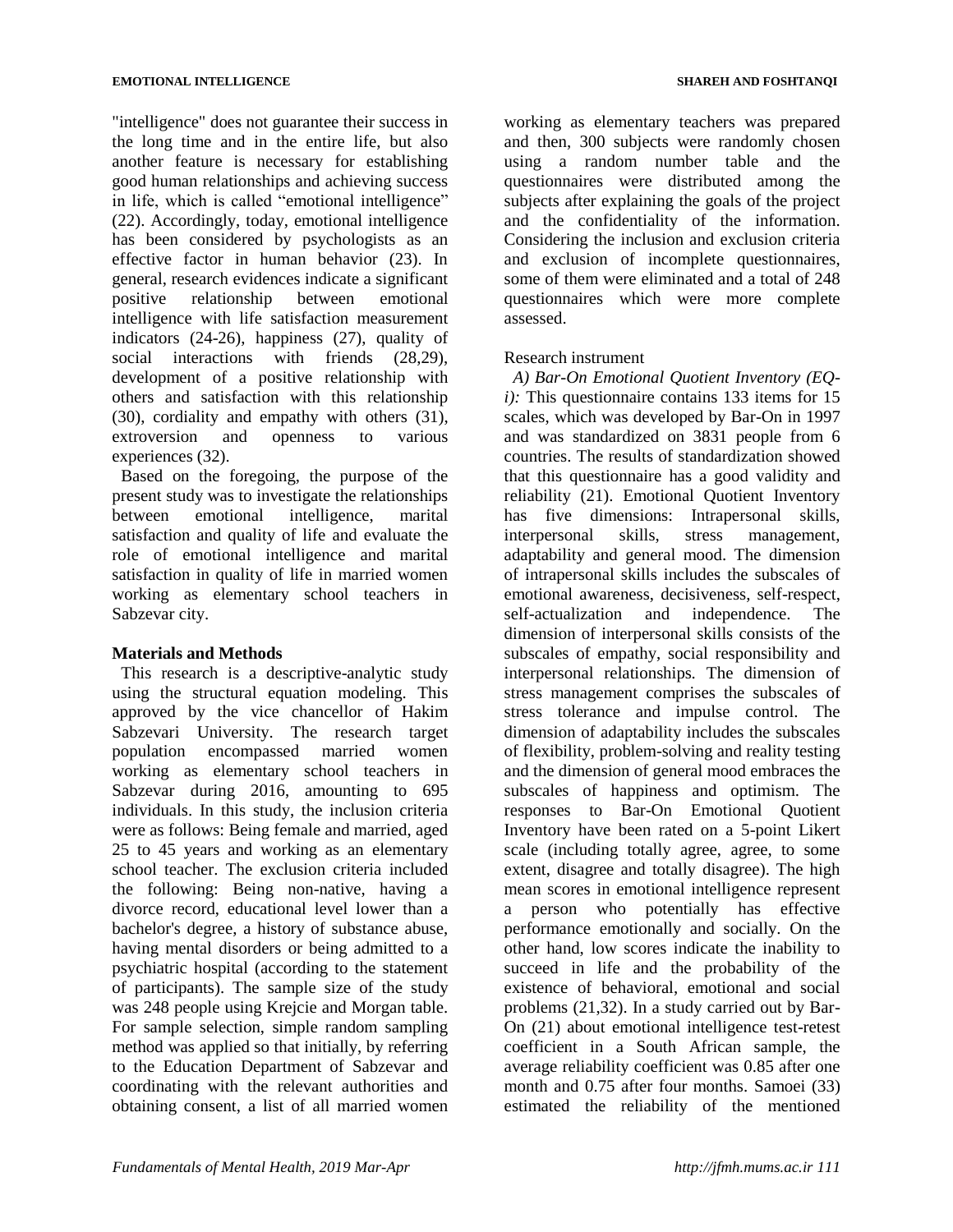questionnaire to be 0.93 using internal consistency and Cronbach's alpha and 0.88 through the split-half method. Dehshiri (34) conducted a study on 35 subjects within a month and obtained test-retest reliability coefficient to be 0.73. Golparvar et al. (35) also reported Cronbach's alpha, Spearman-Brown, Guttman and test-retest coefficients of this questionnaire to be respectively 0.93, 0.90, 0.90 and 0.85.

*B) World Health Organization Quality of Life Questionnaire- BRIEF (WHOQOL-BRIEF):* This scale was developed in 1998 and contains 26 items, which evaluates four areas of life including physical health (7 items), mental health (6 items), social relations (2 items) and living environment (8 items). The first two questions of the questionnaire stating "How do you feel about your quality of life?" and "How satisfied are you with your health status?" do not apply to any of the areas. The score of each item is within a 4-point Likert range and items 3, 4, and 25 are reverse scored. In each area, a score between 4 and 20 was obtained; 4 representing the worst situation and 20 indicating the best situation in the desired area. The total score of the questionnaire is between 0 and 100. In the results reported by the builders of WHO Quality of Life Scale performed in 15 international centers of this organization, the Cronbach's alpha coefficient has been reported to be between 0.73 and 0.89 for the four subscales and the total scale (36). Nejat et al. (37) standardized this scale and obtained alpha coefficient of the questionnaire for healthy population in the field of physical health, mental health, social relations and living environment to be 0.70, 0.73, 0.55 and 0.84 respectively. Also, they estimated the reliability coefficient to be 0.7 for the whole scale through test-retest method after two weeks. In the research by Moradi et al. (38), the reliability of this questionnaire was obtained to be 0.92 using Cronbach's alpha. Additionally, Nasiri (39) applied test-retest method with a three-week interval, the split half method and Cronbach's alpha for the scale reliability. The reliability coefficients were 0.67, 0.84 and 0.84 respectively. In order to determine the scale validity, Nasiri (39) assessed the relationship between each item with subscales and total score of the questionnaire and also the relationship between the total score and subscales of this

questionnaire with the total score and subscales of General Health Questionnaire (GHQ; 40) through correlation coefficient. The range of correlation coefficient was from 0.45 to 0.83. Each item had the highest correlation with its

dimension. *C) Hudson Index of Marital Satisfaction (IMS):* It is a 25-item self-assessment tool which has been developed to measure the amount, severity or extent of couples' problems in a marital relationship (41). Questions are scored on a 7 point Likert scale ranging from 1 to 7. For scoring, positive questions should be reverse scored. Questions 1, 3, 5, 8, 9, 11, 13, 16, 17, 19, 20, 21 and 23 are reverse scored. In scoring this index, the scores of all questions answered are added and unanswered questions are deducted from the sum of scores. The resulting figure is multiplied by 100 and is then divided by 6 times as many answered questions. The obtained figure is between 0 and 100. A higher score in this index suggests the greater severity or extent of the problem. This index has two cut-off points of 30 (a score of less than 30 is a sign of significant clinical problems) and 70 (a score of more than 70 indicates many problems and the possibility of violence) (42,43). Its average alpha coefficient is 0.96 and its two-hour testretest reliability coefficient has been obtained to be 0.96 (43). In a study in Iran, the reliability coefficients of Hudson Index of Marital Satisfaction for a group of 38 couples were equal to 0.88 and 0.91 respectively for men and women using Cronbach's alpha coefficient, and the two-week test-retest coefficients in a group of 30 couples were obtained to be 0.70 and 0.87 respectively for men and women. In the same research, validity coefficients of this index with Enrich Marital Satisfaction Inventory using convergent construct validity in a sample of 38 couples were -0.67 and -0.72 respectively for men and women (45). Unlike the Hudson Index, higher scores of the Enrich questionnaire indicate that couples are more satisfied with their relationships and for this reason, the relationship between the Hudson and Enrich indices is negative. Besides, Hudson Index of Marital Satisfaction suggests a significant correlation with Locke and Wallace Marital Adjustment Test (MAT; 46) while being able to distinguish problematic couples from apparently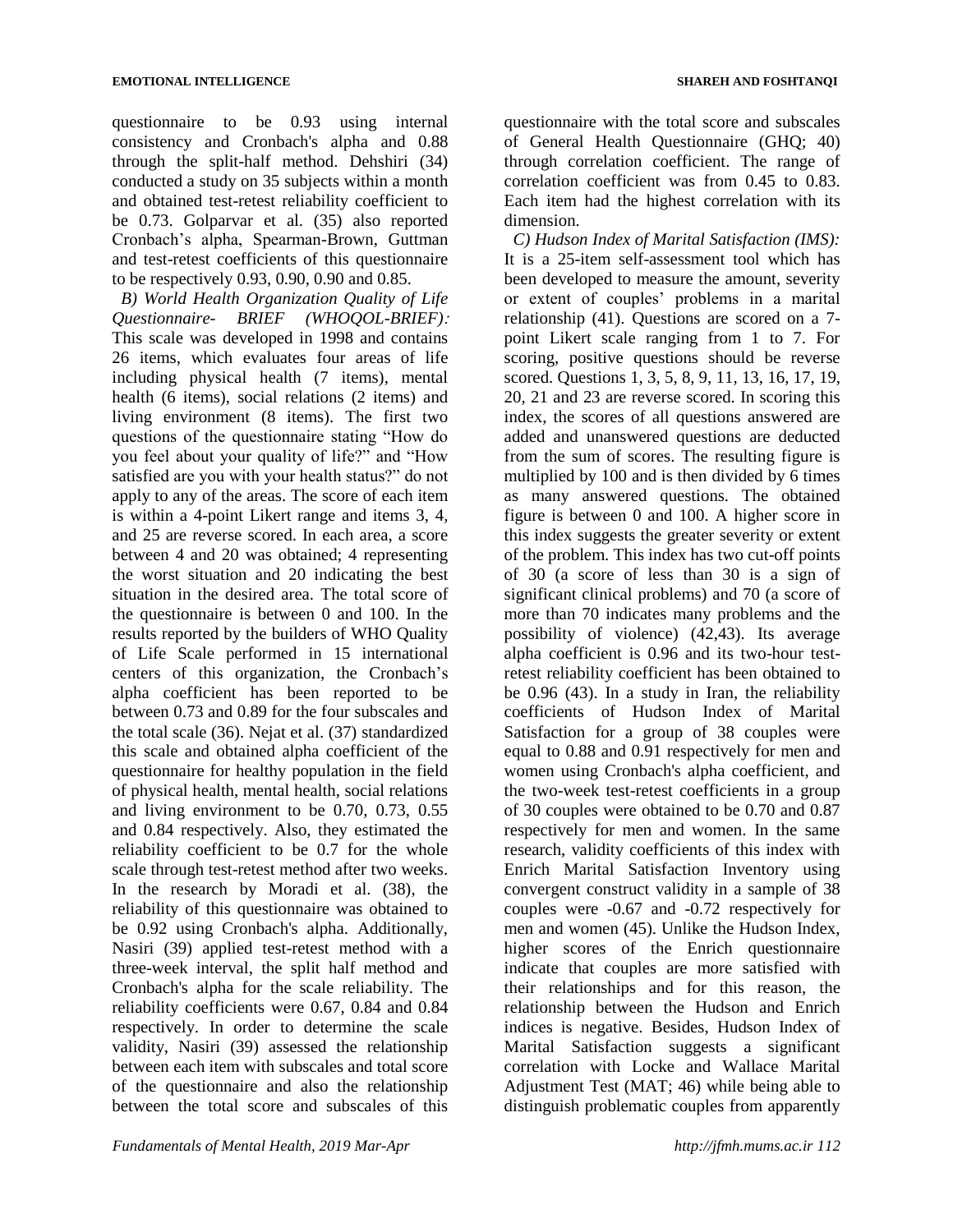unproblematic couples (47). Torkan and Molavi (48) carried out a study in which Cronbach's alpha coefficients of 0.97 and 0.93 were obtained for non-distressed and distressed couples respectively. They calculated diagnostic validity coefficient (squared correlation coefficient of the total score of the scale with group membership) to be 0.68 for the total score of couples and reported a significant and high correlation between Marital Satisfaction Index and Dyadic Adjustment Scale (DAS; 49). In factor analysis, they demonstrated that the questions of this index measure a homogeneous factor. For data analysis, partial least squares (PLS) approach was used in SmartPLS-2 software to examine the relationship between variables and evaluate the model fit. The purpose of partial least squares approach, first introduced by Wold (50), is to maximize the variance of dependent variables defined by independent variables. Like other structural equation models, partial least squares model also contains a structural part which reflects the relationship between hidden (latent) variables and a measurement component (50-52). PLS is a

variance-based path modeling technique that allows for assessing the relationships between hidden variables and metrics (observable variables) (51,52). In PLS, two models are tested: Outer model and inner model. The outer model is similar to measurement and the inner model is like path analysis in structural equation models. After testing the outer model, it is necessary to provide the inner model that represents the relationship between the research latent variables. The model research hypotheses can be examined using the inner model (50,53,54).

# **Results**

All subjects were female and aged between 25- 45 years  $(32.71 \pm 9.94$  years) with a bachelor's degree or a higher degree. All participants lived in Sabzevar and the research duration was September and November 2016.

All participants were married with at least one child. All of them worked as elementary teachers. The mean and standard deviation of the main research constructs are presented in Table 1.

|  |  | <b>Table 1.</b> Mean and standard deviation of the main research constructs |
|--|--|-----------------------------------------------------------------------------|
|  |  |                                                                             |

| <b>Constructs</b>      | Mean   | SD    |
|------------------------|--------|-------|
| Emotional intelligence | 112.48 | 11.34 |
| Marital satisfaction   | 28.38  | 3.18  |
| Quality of life        | 83.56  | 12.52 |

As observed in Table 1, the mean emotional intelligence of subjects is slightly higher than average. Moreover, the range of marital satisfaction index scores indicates a relatively favorable level of satisfaction although average scores are very close to the cut-off point of 30.

In the next section, the structural equation modeling results are provided to investigate the relationships between constructs.

# Structural equation modeling

In Smart PLS, two models are tested: Outer model and inner model. The outer model is the assessment of validity and reliability of the measurement model regarding the relationship between observed variables and associated latent variables and this is equivalent to the measurement model in structural equation modeling. The measurement model testing

includes the evaluation of the reliability (internal consistency) and diagnostic validity of the model. After testing the outer model, it is necessary to provide the inner model which represents the relationship between the research latent variables and is equivalent to the structural model in the structural equation modeling literature. The research hypotheses can be examined using the inner model (50,53,54).

Before an attempt is made to conclude on the relationship between constructs, the sequence of these two steps guarantees the reliability of the measurement scale of constructs. Below, each step is investigated:

# Study of the outer model

Examination of the outer model includes the *following:*

The reliability of each item or variable observed: To assess the reliability of any observed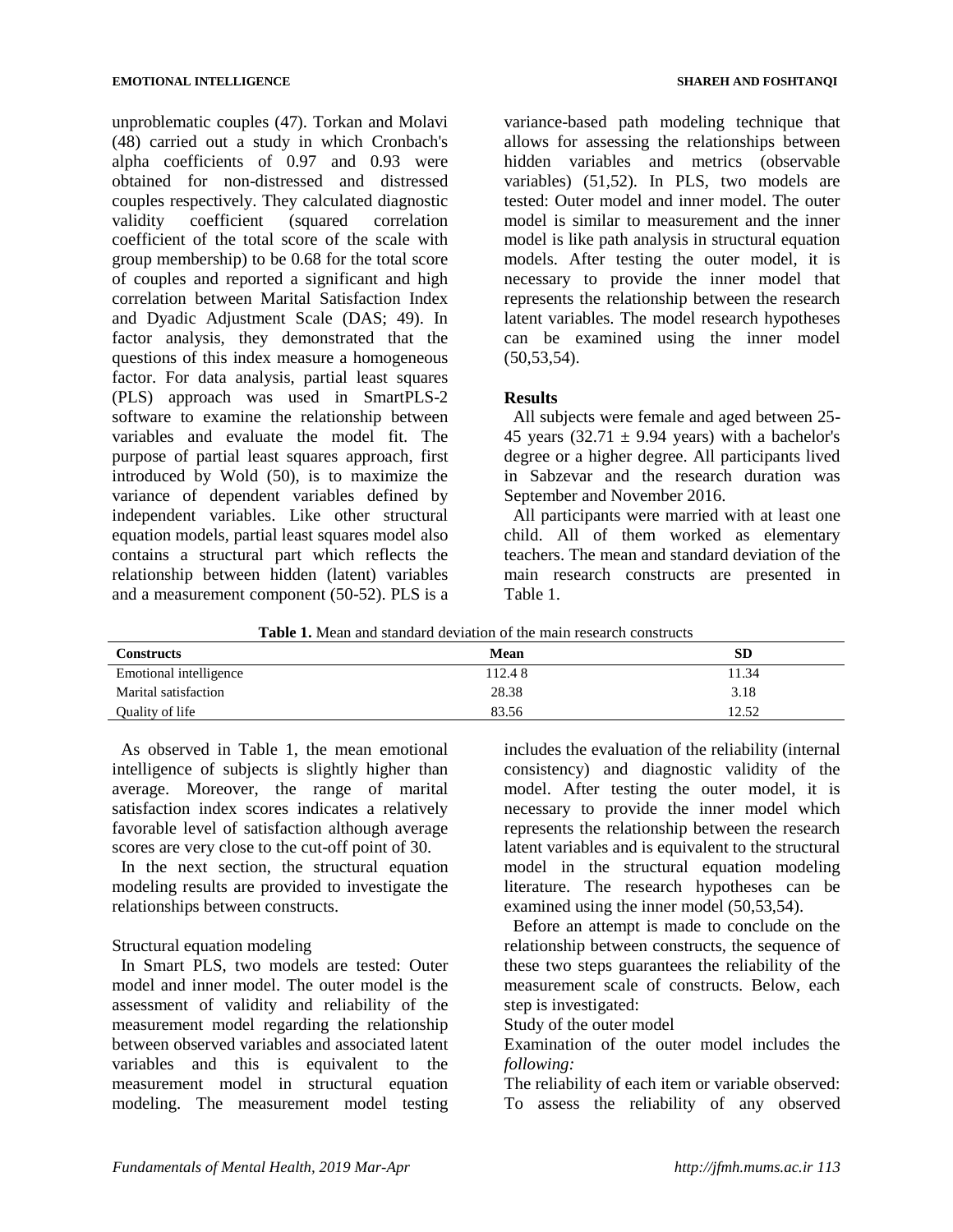variables or items, some researchers suggest that factor loading of any observed variable should be at least greater than 0.50 (50,53,55,56).

Composite reliability (CR) of each construct: For composite reliability of each of the constructs, Chin (55) suggests Dillon-Goldstein coefficient. Acceptable values of this index should be more than 0.70 (50,53,55,56). Average variance extracted (AVE): Fornell and Locker (57) recommend values of 0.50 and above for the average variance extracted and this means that the intended construct explains 50% (or more) of the variance of its markers. Finally, square root of the average variance extracted of a construct should be greater than its correlation with other constructs. This indicates that the correlation of that construct with its markers is greater than its correlation with other constructs (diagnostic validity) (50,53,55,56). Thus, in the structural equation modeling method, it is first necessary to examine the reliability of the construct under study in order to determine whether the selected items have the accuracy required to measure their desired constructs. If the factor loading of each item with its construct

is above 0.50, this item has the accuracy required to measure that construct or latent trait. In Table 2, values of factor loading have been presented for items of each construct. As seen in Table 2, after correction and removal of items with a factor loading of less than 0.50, the present study items have a factor loading of more than 0.50 on their own construct.

To examine the composite reliability of each construct, as previously mentioned, Dillon-Goldstein coefficient is used. In the methodology of structural equation modeling, the composite reliability coefficient for each construct higher than 0.70 indicates good reliability. The values of this coefficient which are more than 0.70 for all constructs have been displayed in Table 2.

 Therefore, the constructs enjoy good composite reliability.Values of the average variance extracted (related to constructs) have also been provided in Table 2, by which the third criterion of internal consistency of constructs can be evaluated. In Table 2, most of these values are greater than 0.50 indicating good reliability of the measurement tool.

| <b>Constructs</b>         | <b>Markers</b>       | <b>Factor loading</b> | <b>AVE</b> | <b>Composite reliability</b> | Cronbach's alpha |
|---------------------------|----------------------|-----------------------|------------|------------------------------|------------------|
|                           | Intrapersonal skills | 0.880                 |            |                              |                  |
|                           | Interpersonal skills | 0.513                 |            |                              |                  |
| Emotional<br>intelligence | Coping with stress   | 0.678                 | 0.57       | 0.86                         | 0.80             |
|                           | Compatibility        | 0.867                 |            |                              |                  |
|                           | General mood         | 0.773                 |            |                              |                  |
|                           | Physical health      | 0.824                 |            |                              |                  |
| Quality of life           | Mental health        | 0.900                 | 0.48       | 0.96                         | 0.95             |
|                           | Social relations     | 0.770                 |            |                              |                  |
|                           | Environmental health | 0.854                 |            |                              |                  |
|                           | Item 1               | 0.811                 |            |                              |                  |
|                           | Item 2               | 0.584                 |            |                              |                  |
|                           | Item 3               | 0.730                 |            |                              |                  |
|                           | Item 4               | 0.679                 |            |                              |                  |
|                           | Item 5               | 0.711                 |            |                              |                  |
|                           | Item 6               | 0.631                 |            |                              |                  |
|                           | Item 7               | 0.591                 |            |                              |                  |
|                           | Item 8               | 0.812                 |            |                              |                  |
|                           | Item 9               | 0.790                 |            |                              |                  |
|                           | Item 10              | 0.720                 |            |                              |                  |
|                           | Item 11              | 0.771                 |            |                              |                  |
|                           | Item 12              | 0.610                 |            |                              |                  |
| Marital satisfaction      | Item 13              | 0.726                 | 0.70       | 0.90                         | 0.86             |
|                           | Item 14              | 0.604                 |            |                              |                  |
|                           | Item 15              | 0.570                 |            |                              |                  |
|                           | Item 16              | 0.632                 |            |                              |                  |
|                           | Item 17              | 0.653                 |            |                              |                  |
|                           | Item 18              | 0.629                 |            |                              |                  |
|                           | Item 19              | 0.826                 |            |                              |                  |
|                           | Item 20              | 0.687                 |            |                              |                  |
|                           | Item 21              | 0.723                 |            |                              |                  |
|                           | Item 22              | 0.617                 |            |                              |                  |
|                           | Item 23              | 0.758                 |            |                              |                  |
|                           | Item 24              | 0.685                 |            |                              |                  |
|                           | Item 25              | 0.576                 |            |                              |                  |

**Table 2.** Study of the values of the average variance extracted and composite reliability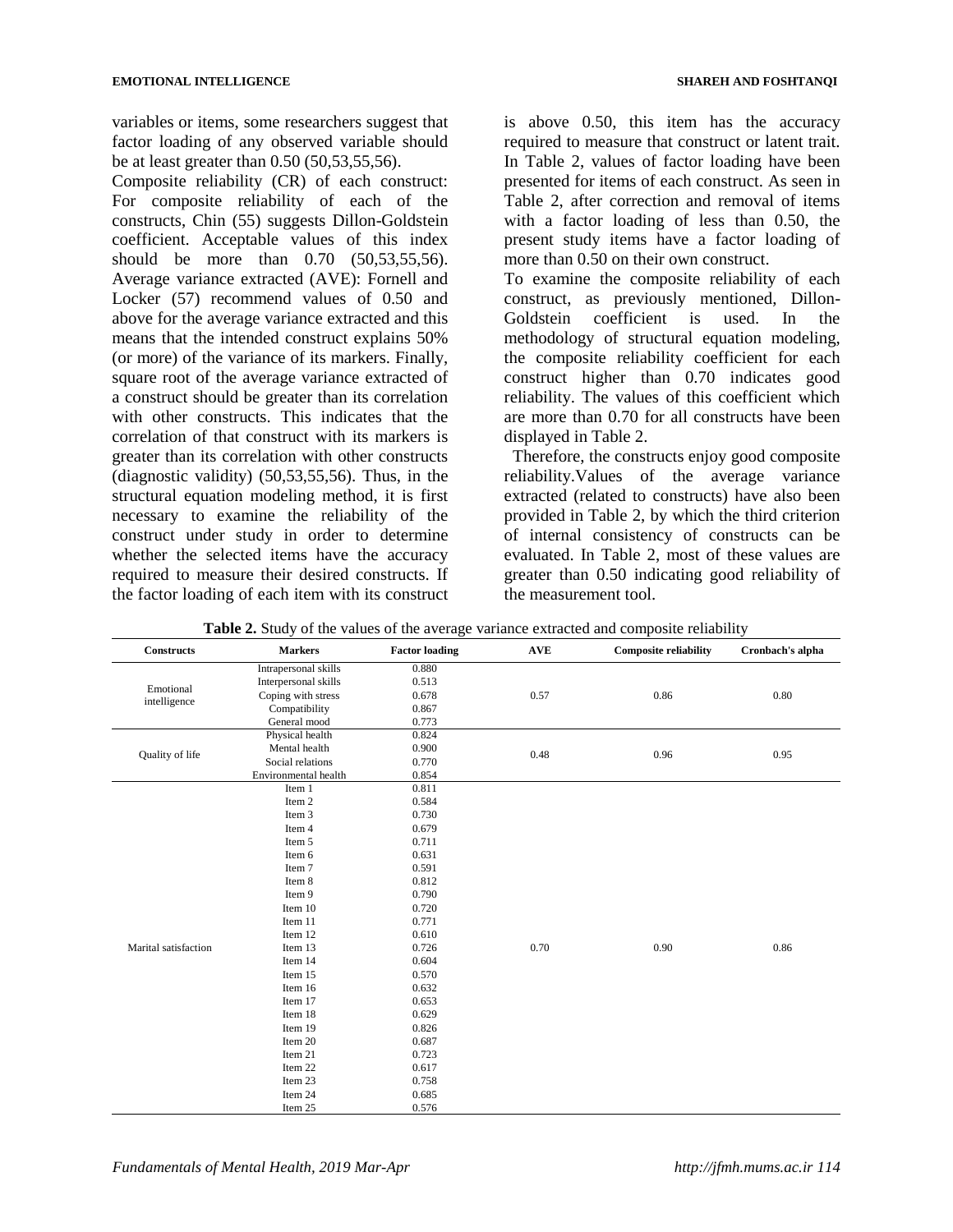To examine the diagnostic validity, the square root of the average variance extracted can be applied. To this end, the square root of the average variance extracted should be greater than the correlations of other factors with this

construct. This issue has been displayed in Table 3. Results of assessing the diagnostic validity reveal that all constructs have been relatively well separated.

| <b>Table 3.</b> Square root of the average variance extracted with correlations |                               |                             |                        |  |
|---------------------------------------------------------------------------------|-------------------------------|-----------------------------|------------------------|--|
| <b>Constructs</b>                                                               | <b>Emotional intelligence</b> | <b>Marital satisfaction</b> | <b>Ouality of life</b> |  |
| Emotional intelligence                                                          | 0.755                         |                             |                        |  |
| Marital satisfaction                                                            | 0.285                         | 0.693                       |                        |  |

Quality of life 0.652 0.529 0.837

Study of the inner model

In the inner model, the following cases are examined:

Study of path coefficients (Beta)

Significance of path coefficients and  $R^2$  values demonstrate that the proposed model explains several percent of the factors affecting the dependent construct (56).

In order to investigate the significance of the path coefficient or beta, t-value significance for each path coefficient should be taken into consideration (58). When the statistical t-value for testing a hypothesis is at least higher than 1.96 at a level of 0.05, the hypothesis is confirmed (59).

Table 4 examines the research hypotheses concerning the relationships between emotional intelligence and marital satisfaction and between emotional intelligence and quality of life and between marital satisfaction and quality of life and displays a summary of the results obtained from the analysis of partial least squares for testing the structural model especially the standardized path coefficient (β) and statistical t. Figure 1 also clearly shows the path coefficients. least higher than 1.96 at a level of 0.05, the hypothesis is confirmed (59).

Table 4 examines the research hypotheses concerning the relationships between emotional intelligence and marital satisfaction and between emotional intelligence and quality of life and between marital satisfaction and quality of life and displays a summary of the results obtained from the analysis of partial least squares for testing the structural model especially the standardized path coefficient  $(\beta)$  and statistical t. Figure 1 also clearly shows the path coefficients.

The amount of beta coefficient for the effectiveness of emotional intelligence in marital satisfaction is 0.285, which shows that 28% of the changes in marital satisfaction are related to emotional intelligence. Hence, there is a significant positive relationship between emotional intelligence and marital satisfaction at the level of 0.001.

The amount of beta coefficient for the effectiveness of emotional intelligence in quality of life is 0.545, which suggests that the amount of the effect of emotional intelligence on quality of life is 54%; that is, 54% of the changes in quality of life are related to emotional intelligence. Considering the significance of the relationships, it can be stated that there is a significant positive relationship between emotional intelligence and quality of life at the level of 0.001.

The amount of beta coefficient for the effectiveness of marital satisfaction in quality of life is 0.337, which indicates that 37% of the changes in quality of life are associated with marital satisfaction and a significant positive relationship exists between marital satisfaction and quality of life at the level of 0.001.

The effects of total constructs and also  $\mathbb{R}^2$ values are shown in Table 5.

 $R<sup>2</sup>$  values indicate that the proposed model has incorporated several percent of the factors affecting the dependent construct. With respect to the  $\overrightarrow{R}^2$  value ( $R^2$ =0.553) calculated for the dependent variables of quality of life, it is concluded that the proposed model has incorporated 55% of the factors influencing quality of life (Table 5).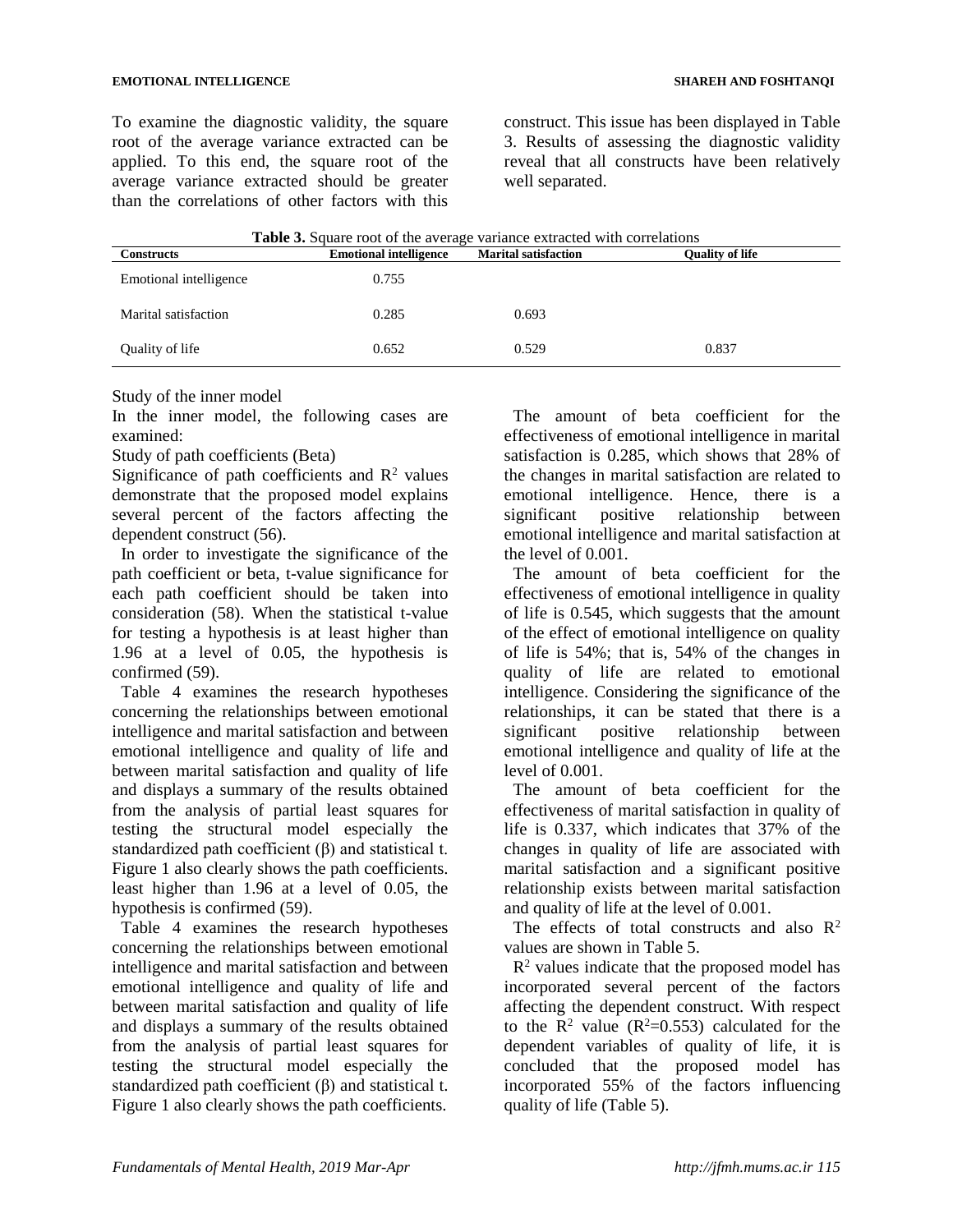| <b>Dependent constructs</b> | <b>Table 5.</b> The effects of all variables<br><b>Independent constructs</b> |                      | $\mathbb{R}^2$ |
|-----------------------------|-------------------------------------------------------------------------------|----------------------|----------------|
|                             | Emotional intelligence                                                        | Marital satisfaction |                |
| Marital satisfaction        | 0.285                                                                         |                      | 0.081          |
| Quality of life             | 0.652                                                                         | 0.373                | 0.553          |

 $T_{\text{L}}$ **LI.**  $\mathcal{F}$ . The effects of all

#### **Discussion**

This study aimed to investigate the role of emotional intelligence and marital satisfaction in quality of life in married women working as elementary teachers in Sabzevar. According to the research, results obtained from the structural equation modeling method with partial least squares approach, there is a significant positive relationship between emotional intelligence

with marital satisfaction and quality of life. Further, the amount of the effectiveness of emotional intelligence in marital satisfaction is 28% and its effectiveness in quality of life is 0.54. Besides, it was determined that a significant positive relationship exists between marital satisfaction and quality of life and the amount of the effectiveness of marital satisfaction in quality of life is 37%. Based on the results, the designed model has the required fit to explain the quality of life based on the direct and indirect effects of emotional intelligence and marital satisfaction. Findings of the current study are consistent with the results of other studies in this regard, including the research by Hoseini Sadeh and Fathi Ashtiani (60), Shamsaei, Nikkhah and Jadidi (61), Mehanian Khameneh, Borjali and Salimizadeh (62), Hoseindokht et al. (63), Pandy and Anand (64), Van Leeuwen et al. (12), Ghaffari and Rezaei (65) and Yoon-Ji and Myunghee (13). Hoseini Sadeh and Fathi Ashtiani (60) reached the conclusion that emotional intelligence and social skills are suitable predictors of marital satisfaction, and increased emotional intelligence is associated with increased marriage duration, marriage age and marriage level. In a study, Shamsaei et al. (61) concluded that there is a significant relationship between identity, emotional intelligence and marital satisfaction and emotional intelligence is a better predictor of marital satisfaction. The research by

Mehanian Khameneh et al. (62) also disclosed a significant correlation between emotional intelligence and marital satisfaction while among emotional intelligence components, emotional self-awareness, social skills, selfcontrol and empathy are respectively better predictors of marital satisfaction and also, emotional intelligence and marital satisfaction have a significant impact on job success.

In explaining these findings, it should be mentioned that women who have the ability to recognize and understand their emotions are also aware of their effect on their spouses and since self-awareness is the basis of control over one's feelings and guidance of others (62), such people are more capable of managing their own and their spouse's emotions and thus will have greater marital satisfaction. On the other hand, this finding confirms that people with the ability to regulate their emotions and monitor how they express their feelings towards their spouse experience more marital satisfaction in their daily life. Marital satisfaction is a situation in which the husband and wife are happy and satisfied with marrying each other and being together (66). This feeling arises when the couples can significantly meet the needs and expectations of each other in the marital relationship (66). Research on the relationship between social skills and marital satisfaction has shown that women with high social skills are able to manage interpersonal relationships, especially marital relationships, using effective and appropriate methods and be a reliable spouse and comfort others (60).

Pandy and Anand (64) arrived at the conclusion that the higher levels of emotional intelligence in couples are associated with higher marital adjustment and greater health and well-being. Additionally, Van Leeuwen et al. (12) argued that emotional intelligence has a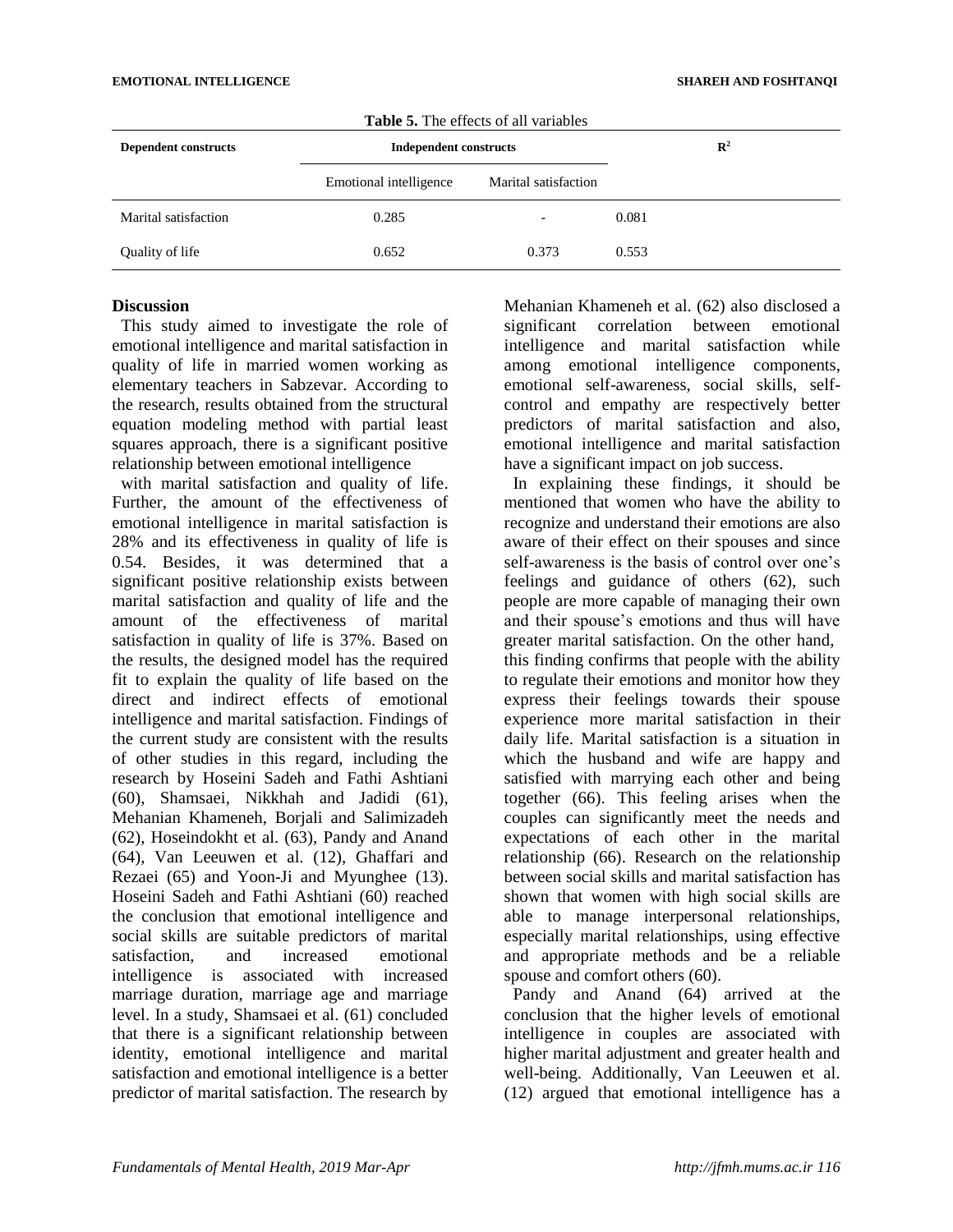high positive relationship with the specific quality of life of the disease. In their study, Ghaffari and Rezaei (65) reported that marital satisfaction has a significant positive relationship with quality of life and life skills and it has a significant negative correlation with obsessive-compulsive tendency. Yoon-Ji and Myunghee (13) also revealed that there is a positive relationship between marital satisfaction and quality of life. In another study, it was found that a significant positive relationship exists between the variables of gender ideologies, marital roles and emotional intelligence with quality of life and marital roles are predictors of quality of life (67).

Emotional intelligence, in addition to increasing the probability of correct and realistic recognition of emotions, increases the individual's predictive power and control and provides people with effective coping strategies to deal with stressful situations, including social stress and work environment stressors (67). Thus, given that emotional intelligence enhances a person's evaluation of the events occurred, it causes to improve quality of life. On the other hand, low levels of emotional intelligence will lead to poor evaluation and performance of the individual. In other words, emotional intelligence helps the individual improve his performance and increases the probability of his success in different fields through the features of emotional perception, emotional facilitation, emotion recognition, emotion management, predictive mechanisms, increased power of control and enhanced effective coping strategies (68). Particularly, the ability to effectively dealing with emotions in the work environment helps the employees resist job stress (35). Therefore, if emotional intelligence authorities undertake to increase emotional intelligence through appropriate strategies, this can have a considerable effect on reduced occupational stress (68).

Golman (69) believes that high emotional intelligence can promote the general quality of life and personal and social situations of the individual. Abundant evidence shows that in today's societies, couples have many problems to establish and maintain intimate relationships and make the spouse understand their feelings (67). It is evident that the deficiencies in

affective and emotional competencies of spouses, together with many other factors, have adverse effects on their common life, among which are deficiencies in self-awareness ability, self-control, empathy and the ability to relieve each other`s distress. The research results suggest that affective competencies increase the ability to tolerate stress and solve daily problems and these personal skills can make the individual successful in coping with sudden environmental pressures (70). Hence, it seems that emotional intelligence is one of the cases that can give direction to people's life and create within them more appropriate satisfaction with the environment and individuals. With regard to the existence of a significant positive relationship between emotional intelligence and marital satisfaction in working women and their spouses, the quality of emotional intelligence can be considered as a fundamental and effective construct in the process of improving and strengthening satisfactory marital relationships. That is, as concluded by Ali Akbari Dehkordi (66), effective action can be taken through teaching the role of emotional intelligence in improving interpersonal and marital relationships. Intimate relationships between couples require communication and verbal skills and other important family skills such as individuals' attention to issues from the viewpoint of their spouse, the ability to empathize with what their spouse has experienced and being sensitive to and aware of his/her needs, all of which are related to emotional intelligence. So, we need to improve these factors through training, counseling and other methods. Given the results of the present study, it is necessary to raise the emotional capabilities of couples so that they can better respond to their different roles and as a result of creating a favorable relationship between couples, a safe and suitable environment is provided in the family to improve the quality of life.

One of the limitations of this research was the use of the correlation method which merely shows the relationship between variables and does not allow for the extraction of causal relations although attempt was made to remove this limitation to a great extent using the structural equation modeling method.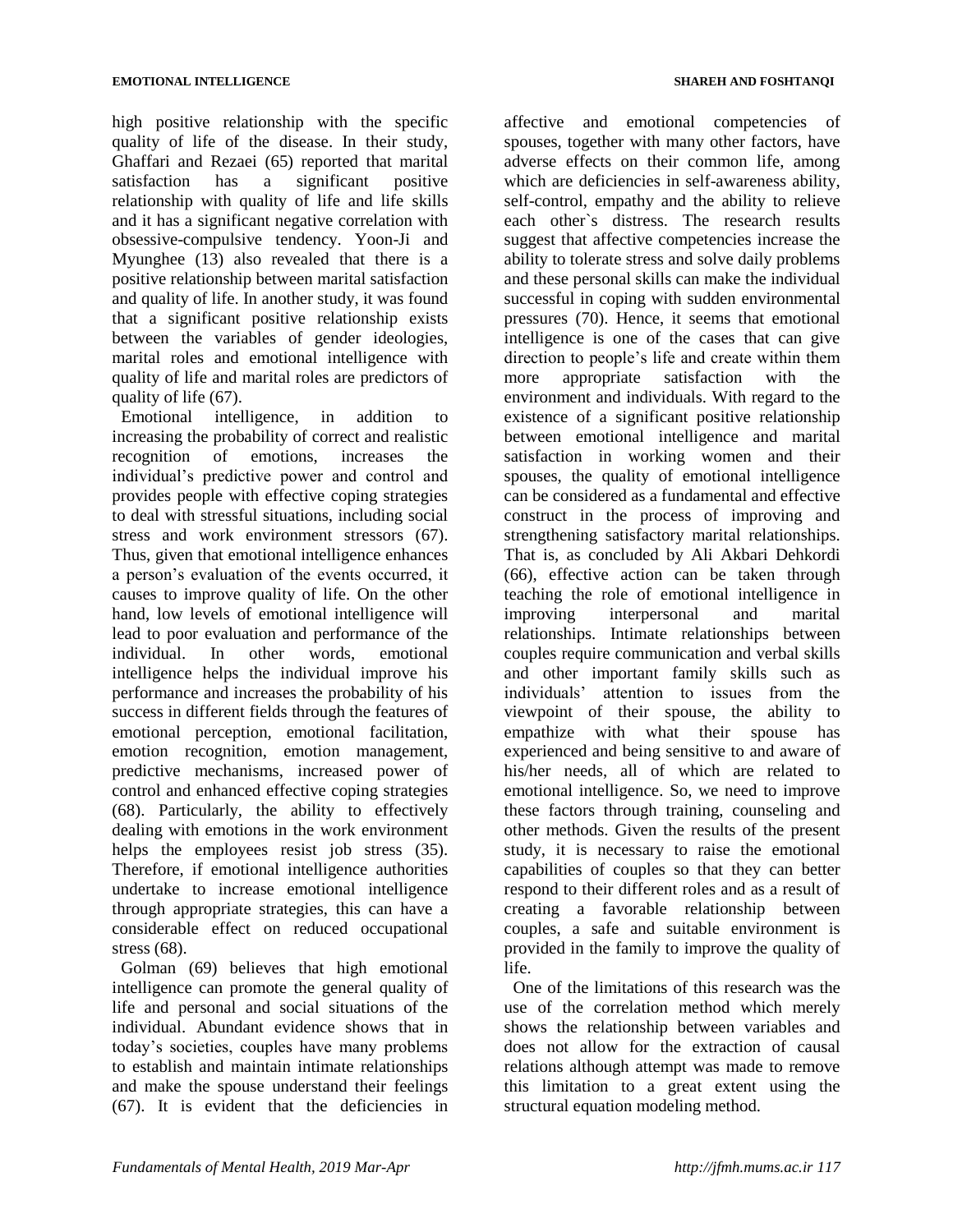Another limitation of this study includes the specific features of the sample comprising married women working as elementary teachers in Sabzevar. Hence, it is necessary to generalize the results with caution. It is suggested that this research be replicated in other regions of the country and on other teachers, including male and single teachers, and an empirical research be used if possible.

### **Conclusion**

According to the obtained results using the structural equation modeling method with partial least squares approach, there is a significant positive relationship between emotional

intelligence with marital satisfaction and quality of life and emotional intelligence plays a mediating role in the relationship between marital satisfaction and quality of life.

### **Acknowledgment**

Hereby, we express our great appreciation to the respected staff and teachers of Sabzevar, who sincerely assisted us in doing this research. The present study was conducted with the approval of the research deputy of Hakim Sabzevari University.

According to the statement of the corresponding author, there was no financial support for the research and no conflict of interest.

#### *References*

1. Terjesn M, Jacofsky M, Froh J, DiGiuseppe R. Integrating positive psychology into schools: Implications for practice. Psychol School 2004; 41(1): 163-72.

2. Seligman, MEP, Csikszentmihalyi M. Positive psychology: An introduction. Am Psychologist 2000; 55(1): 5-14.

3. Seligman MEP. Authentic happiness: Using the new positive psychology to realize your potential for lasting fulfillment. New York: Free Press; 2002: 15-75.

4. Hagerty MR, Cummins RA, Ferriss AL, Land K, Michalos AC, Peterson M, et al. Quality of life indexes for national policy: Review and agenda for research. Soc Indic Res 2001; 55(1): 1-96.

5. Mier N, Ory MG, Zhan D, Conkling M, Sharkey JR, Burdine JN. Health-related quality of life among Mexican Americans living in colonies at the Texas-Mexico border. Soc Sci Med 2008; 66(8): 1760-75.

6. Casas F, Figuer C, Gonzâlez M, Malo S. The values adolescents aspire to, their well-being and the values parents aspire to for their children. Soc Indic Res 2007; 84(3): 271-90.

7. Bohnke P. Does society matter? Life satisfaction in the enlarged Europe. Soc Indic Res 2008; 87(2): 189-210.

8. Bonini AN. Cross-national variation in individual life satisfaction: Effects of national wealth, human development, and environmental conditions. Soc Indic Res 2008; 87(2): 223-36.

9. Felce D, Perry J. Quality of life: Its definitions and measurement. Res Dev Disabil 1995; 16: 51-74.

10. Sirgy MJ. The quality of life research movement: Past, present and future. Soc Indic Res 2006; 76: 343-466.

11. Mayer JD, Cobb CD. Educational policy on emotional intelligence: does it make sense? Educ Psychol Rev 2000; 12: 163-83.

12. van Leeuwen BM, Borst JM, Putter H, Jansen JC, van der Mey AG, Kaptein AA. Emotional intelligence in association with quality of life in patients recently diagnosed with vestibular schwannoma. Otol Neurotol 2014; 35(9): 1650-7.

13. Yoon-Ji P, Myunghee J. Comparison of marital satisfaction and quality of life in international married woman migrants and Korean man. J Korean Acad Soc Nurs Educ 2012; 18(3): 383-92.

14. Winch R. Selected studies in marriage and the family. New York: Hito Rinehart and Winston, Inc; 2000: 49- 97.

15. Larson JH, Holman TB. Predictors of marital quality and stability. Fam Relat 1994; 43: 228-37.

16. Eidelson RJ, Epstein N. Cognition and relationship maladjustment: Development of a measure of dysfunctional relationship beliefs. J Couns Clin Psychol 1982; 50: 715-20.

17. Carrere S, Buehlman KT, Gottman JM, Coan J, Ruckstuhl L. Predicting marital stability and divorce in newlywed couples. J Fam Psychol 2000; 14: 42-58.

18. Batt V, Gabhainn SN, Falvey F. Perspective on provision of counseling for woman in Ireland. Report commissioned by the Women's Health Council in conjunction with the Women's Health Advisory Committees of the Northern Area Health Board, East Coast Area Health Board, South Western Area Health Board, the North Western Health Board and the Southern Health Board; 2005: 8-28.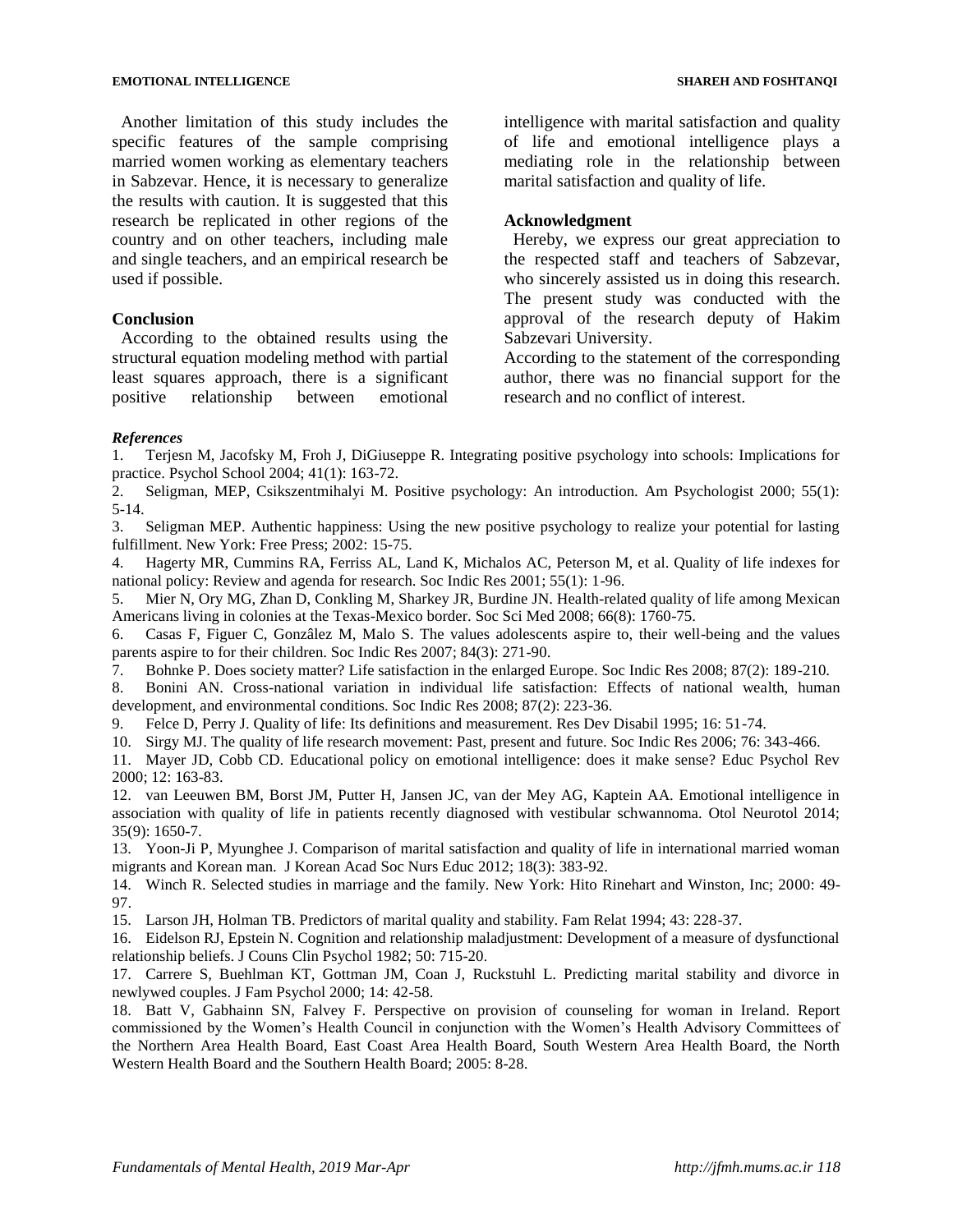19. Ghadam Kheir M, Ghamari Givi H, Milaeeli N, Sepehri Shamlo Z. [The effectiveness of intervention based on rational – emotional behavioral therapy in raising intimacy and women's marital satisfaction]. Iranian journal of psychiatry and clinical psychology 2013; 8: 27-36. (Persian)

20. Mayer JD, Salovey P. What is emotional intelligence? In: Salovey P, Sluyter DJ. (editors). Emotional development and emotional intelligence: Educational implications. New York: Basi; 1997: 3-34

21. Bar-On R. The Bar-On Emotional Quotient Inventory (EQ-I): A test of emotional intelligence. Toronto, Canada: Multi-Health Systems; 1997: 15-157.

22. Akbarzadeh N. [Emotional intelligence]. Tehran: Farabi; 2006: 15-53. (Persian)

23. Jahangiri M. [The relationship between family function and emotional intelligence of adolescents in Tehran].

MA. Dissertation. Tehran: Tarbiat Moallem University, 2006: 75-112. (Persian)

24. Palmer B, Donaldson C, Stough C. Emotional intelligence and life satisfaction. Pers Individ Dif 2002; 33(7): 1091-100.

25. Gignac GE. Self-reported emotional intelligence and life satisfaction: Testing incremental predictive validity hypotheses via structural equation modeling (SEM) in a small sample. Pers Individ Dif 2006; 40: 1569-77.

26. Livingstone HA, Day AL. Comparing the construct and criterion related validity of ability-based and mixedmodel measures of emotional intelligence. Educ Psychol Meas 2005; 65: 757-79.

27. Jokar B, Safavi H. [Relationship between emotional intelligence and happiness]. Proceeding of the First Academic Conference of Iranian University Students, Tehran: Tehran University, 2009: 55-56. (Persian)

28. Lopes PN, Brackett MA, Nezlek JB, Schutz A, Sellin I, Salovey P. Emotional intelligence and social interaction. Pers Soc Psychol Bull 2004; 30: 1018-34.

29. Lopes PN, Salovey P, Côté S, Beers M. Emotional regulation ability and the quality of social interaction. Emotions 2004; 5: 113-18.

30. Lopes PN, Salovey P, Straus R. Emotional intelligence, personality, and the perceived quality of social relationships. Pers Individ Dif 2003; 35: 641-58.

31. Constantine MG, Gainor KA. Emotional intelligence and empathy: their relation to multicultural counseling knowledge and awareness. Prof School Couns 2001; 5(2): 131-7.

32. Bar-On R. Emotional and social intelligence: Insights from the Emotional Quotient Inventory (EQ-i). In: Bar-On R, and Parker JD. (editors). Handbook of emotional intelligence: Theory, development, assessment and application at home, school and in the workplace. San Francisco: Jossey-Bass; 2000: 363-88.

33. Samoei R. [Translating and norms for emotional intelligence questionnaire among University Students]. Journal of psychology 2011; 5: 9-10. (Persian)

34. Dehshiri GH. [Validation and factor analysis of the Emotional Quotient Inventory (EQ-i) in students of Tehran universities]. MA. Dissertaton. Tehran[: Allameh Tabataba'i University,](https://www.google.com/url?sa=t&rct=j&q=&esrc=s&source=web&cd=1&cad=rja&uact=8&ved=0ahUKEwiEsLiipPfKAhXLkSwKHYpEBksQFgghMAA&url=http%3A%2F%2Fatu.ac.ir%2Fen&usg=AFQjCNG0euRW3PH8Uk6uTodHIqVT4V5qZg&sig2=CkbkKdY2WthW4ZMUkL1SNg) 2005: 63-95. (Persian)

35. Golparvar M, Aghaei A, Khaksar F. [Emotional intelligence and its relationship with job-oriented development among workers in factories and industries]. Knowledge and research in applied psychology 2005; 25: 75-106. (Persian)

36. World Health Organization: Division of Mental Health. WHOQOL-BREF: introduction, administration, scoring and generic version of the assessment: field trial version, GENEVA: World Health Organization, 1996: 1- 16.

37. Nejat S, Montazeri A, Holakouie Naieni K, Mohammad K, Majdzadeh S. [The World Health Organization quality of Life (WHOQOL-BREF) questionnaire: Translation and validation study of the Iranian version]. Journal of School of Public Health and Institute of Public Health Research 2006; 4(4): 1-12. (Persian)

38. Moradi A. [The effect of self-esteem, self-efficacy and achievement motivation on quality of life and entrepreneurial behavior in young females: A model for individuals with physical-motor disability]. PhD. Dissertation. University of Isfahan, Isfahan, Iran, 2010: 73-105. (Persian)

39. Nasiri H. [Investigation the validity and reliability of Iranian version of WHO-BREF]. Proceeding of the Third Conference of Students' Mental Health; Tehran, 2006: 18-19. (Persian)

40. Goldberg D. Manual of the General Health Questionnaire. Windsor: NFER-Nelson, 1978: 1-32.

41. Hudson WW. Index of marital satisfaction. Tempe, AZ: WALMYR Publishing Company; 1992: 1-15.

42. Hudson WW. The WALMYR Assessment Scales Scoring Manual. Tallahassee, FL: WALMYR Publishing Company; 1997: 35-72.

43. Corcoran K, Fischer J. Measures for clinical practice and research. A source book. 5<sup>th</sup> ed. New York: Oxford University Press; 2013: 38-69.

44. Olson DH, Fournier DG, Druckman JM. PREPARE/ENRICH Counselor's Manual. Minneapolis: PREPARE/ENRICH, Inc.; 1983: 1-35.